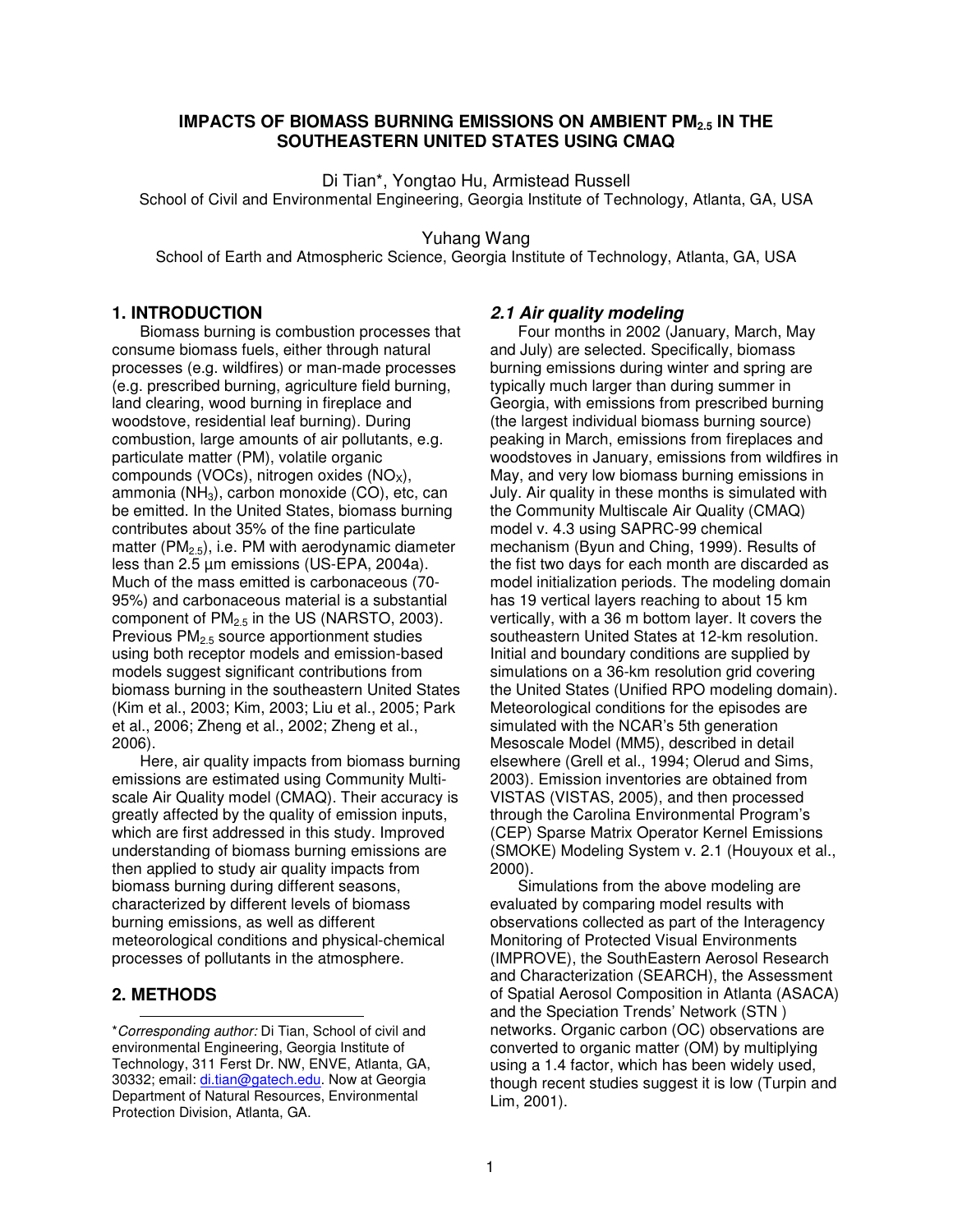Impacts of uncertainties in biomass burning emissions on air quality modeling are investigated in January 2002, since emissions during this episode from the various biomass burning sources are significant. These impacts are further compared with results from a receptor modeling, Chemical Mass Balance (CMB). The CMB modeling employed both organic compounds and elemental species (e.g. trace metals) (Zheng et al., 2002). Relative distributions of organic compounds in source emissions provide additional means to identify source contributions that cannot be uniquely identified by elemental compositions alone.

Air quality impacts from biomass burning emissions are obtained by conducting CMAQ simulations twice: both with and without biomass burning emissions (brute force method). Both primary and secondary impacts are assessed. Source contributions from individual biomass burning sources are accomplished by tracing primary organic matter (the major component as discussed later) emissions from these sources in CMAQ. These tracer emissions are generated by SMOKE using specific speciations, and then input into CMAQ together with other emissions. These tracers are treated as non-reactive species, and go through similar physical processes as other primary carbonaceous aerosol species (Baek et al., 2005).

# *2.2 Uncertainties in total amount of emissions*

Two different emission inventories for wildfires, prescribed and agriculture field burning and land clearing, all specific to Georgia, are employed, including EPA 2001 modeling platform emission inventory (EPA 2001) (US-EPA, 2004a), and VISTAS 2002 (VISTAS, 2005). They are developed using different estimation methods.

# *2.3 Uncertainties in temporal and spatial characteristics of emissions*

Accounting for when and where fires actually occur are important to detailed studies of the impacts of biomass burning on ambient  $PM_{2.5}$ . Biomass burning emissions in EPA 2001 and VISTAS 2002 have different temporal and spatial resolution. An updated monthly county-level emission inventory for prescribed and agriculture field burning and land clearing is also developed here (UPDATED), using detailed burned area data (GFC, 2005) and same fuel loading and emissions factors as in VISTAS 2002.

## *2.4 Uncertainties in PM2.5 speciation*

PM2.5 speciation profiles for biomass burning are obtained from EPA (US-EPA, 2004b), with POA as the major species. Current fractions of POA in  $PM<sub>2.5</sub>$  are based on the OC measurements, by multiplying a factor of 1.2-1.4 to account for the other elements bound to C (Fine et al., 2002; Hays et al., 2005). However, molecular level analyses of POA indicate that the POA/OC ratio for wood burning is about 1.9 (Turpin and Lim, 2001). In addition, these analyses only measure less polar organics and don't account for the water-soluble species which comprise 20-80% of the organic aerosol (Saxena and Hildemann, 1996; Sullivan and Weber, 2006). Since more water-soluble organic compounds have higher molecular weight to carbon weight ratios than less water-soluble organic compounds, the POA/OC ratio for biomass burning may be larger than 1.9. As such, current speciation profiles tend to underestimate the POA fractions. Here, POA fractions for wildfires, prescribed burning and wood burning in fireplaces and woodstoves are recalculated by subtracting fractions of EC ( $f_{EC}$ ), SO4 ( $f<sub>SO4</sub>$ ), NO3 ( $f<sub>NO3</sub>$ ) and other unspecified mass  $(f_{other})$  from 1:

 $f_{POA} = 1 - f_{EC} - f_{SO4} - f_{NO3} - f_{other}$  (1) The fractions of each species for prescribed burning and wildfires are decided by both field and lab measurements (Lee et al., 2005, Hays et al., 2002, Andreae and Merlet, 2001). Speciation for wood burning in fireplaces and woodstoves combustion is updated by recent lab measurements (Fine et al., 2002, Mcdonald et al., 2000). Significantly different emission characteristics from different crops, e.g. wheat and rice, have been observed in lab measurements (Hays et al., 2005), though lack of agriculture burned area by crops and emission factors for other crops inhibits further improvements. Land clearing appears to emit more visible smoke (GFC, 2005), but specific speciation profiles are not available.

# **3. RESULTS AND DISCUSSION**

# *3.1 Impacts of biomass burning emission uncertainties on air quality modeling*

Emissions from wildfires, prescribed and agriculture field burning, and land clearing in Georgia during 2002 differ significantly in EPA 2001 and VISTAS 2002 emission inventories, due to different estimation methods and input data used (Figure 1). There are around 18,000 tons/year more PM<sub>2.5</sub> emissions in VISTAS 2002 than EPA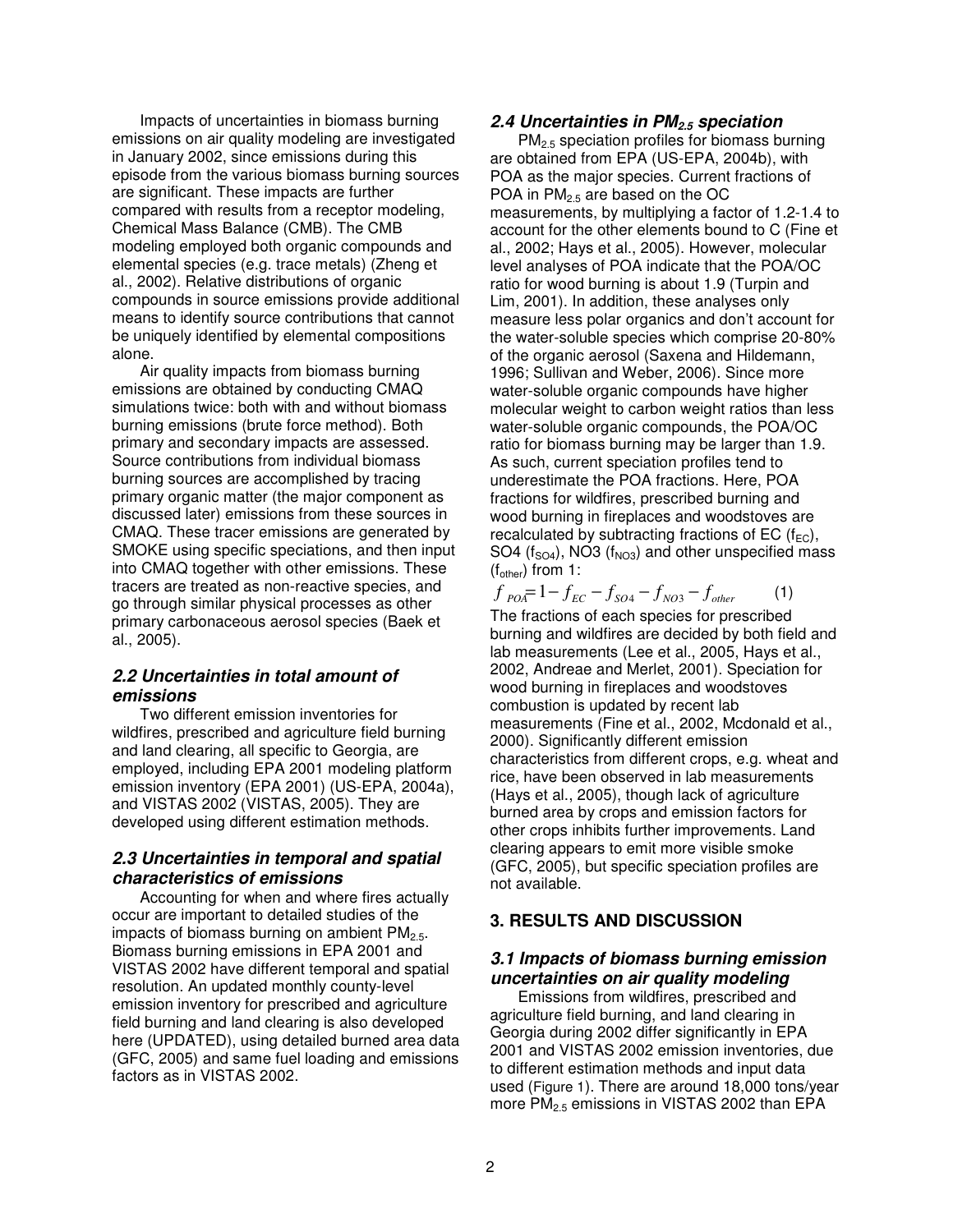2001. In EPA 2001, emissions from each of the four biomass burning sources are similar. Whereas the difference between emissions from individual biomass burning sources in VISTAS 2002 is fairly large, and prescribed burning contributes about 70% of the total emissions from the four sources combined. These emissions are much larger than emissions from other biomass burning sources (e.g. wood burning in fireplaces and woodstoves).





Different temporal and spatial distributions of PM2.5 emissions are also found for simulations with the two different emission inventories, as well as corresponding  $PM<sub>2.5</sub>$  concentrations. POA emissions in January with EPA 2001 are more intense in the Atlanta area than with VISTAS 2002, which have denser emissions in the southwestern Georgia (Figure 2). Responsive POA concentrations with EPA 2001 are higher than ones with VISTAS 2002 by 0.7  $\mu$ g/m $^3$  for the PM $_{2.5}$ non-attainment area in Atlanta, and less than those with VISTAS 2002 by 0.6  $\mu$ g/m $^3$  for the whole Georgia (Figure 2). Sketchy data used in emission estimates by EPA 2001 can partially explain the large difference between inventories, and estimates in VISTAS 2002 agree well with the fact that most forest fires in Georgia are conducted under control, i.e. prescribed (GFC, 2005). Total annual emissions from biomass burning in UPDATED are same as VISTAS 2002. However, significant differences in spatial distributions of POA emissions and concentrations using the two inventories have been found. These differences can be attributed to the application of countyspecific monthly temporal profiles.



Figure 2 Monthly-average POA emissions (left column) and concentrations (right column) using different emission inventories during January 2002

POA fractions derived using equation 1 increase 0.13 for wildfires and prescribed burning, and 0.30 for wood burning in fireplaces and woodstoves, along with decreased fractions of other PM<sub>2.5</sub> components (Table 1). Given POA and OC ratios are larger than 1.9 for biomass burning emissions according to molecular level analyses, updated OC fractions are less than 0.5. They are much lower than the measurements (0.602-0.788 for forest fires and 0.530-0.718 for residential wood burning based on the measurements mentioned above).

| Table 1 PM <sub>2.5</sub> speciation profiles for biomass burning |  |  |  |
|-------------------------------------------------------------------|--|--|--|
| sources                                                           |  |  |  |

|                            |         | <b>POA</b> | ЕC    |
|----------------------------|---------|------------|-------|
| Wildfire & Prescribed burn | FPA     | 0.770      | 0.160 |
|                            | Updated | 0.898      | 0.056 |
| Fireplace and Woodstove    | FPA     | 0.566      | 0.108 |
|                            | Updated | 0.865      | 0.108 |

Model performance statistics with VISTAS 2002 are slightly better than those with EPA 2001,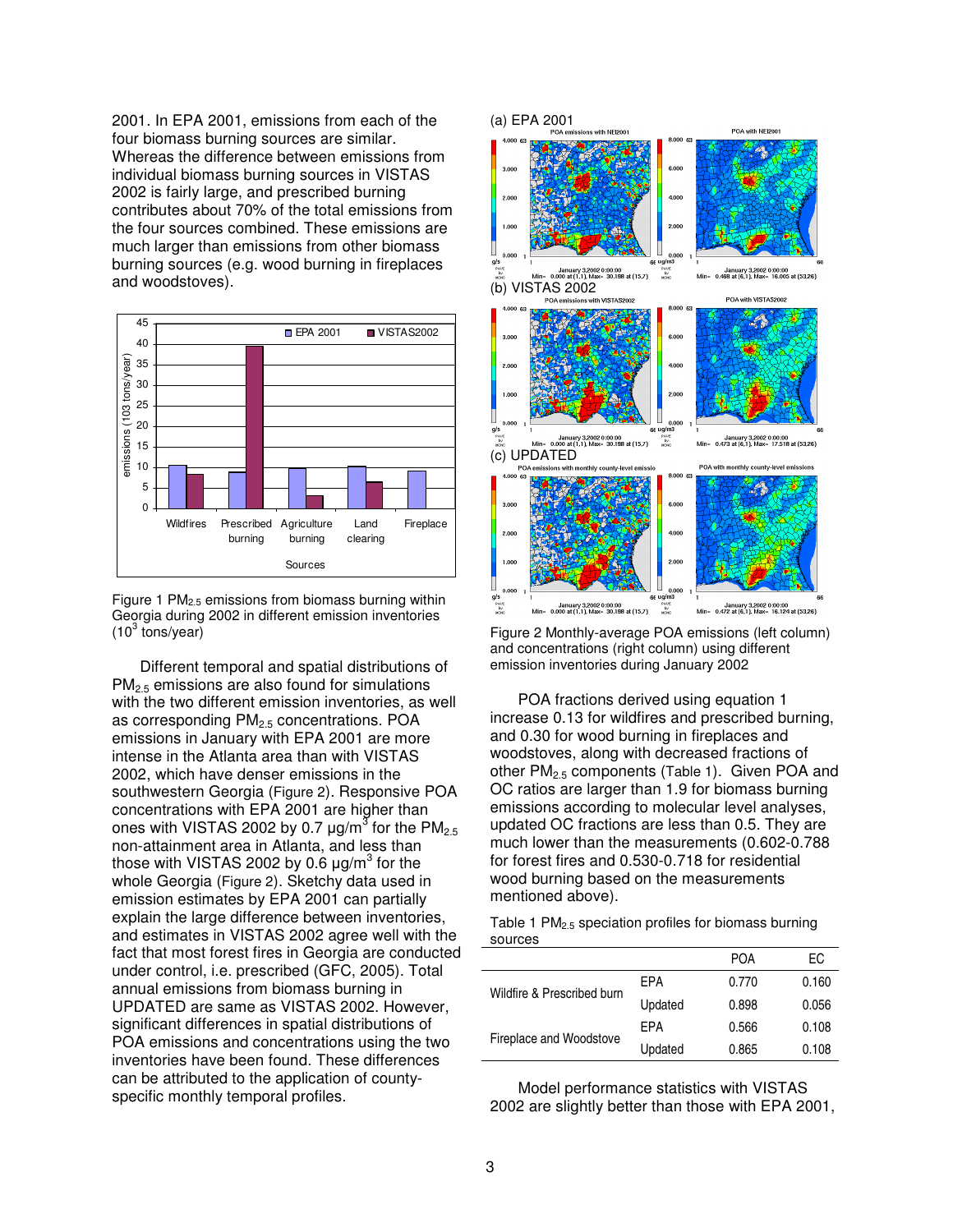whereas they are almost same as those with UPDATED due to the fact that most monitors are outside of the affected regions (Table 2). Updated speciation profiles improve EC performance and deteriorate OM performance.  $PM_{2.5}$  source contributions from biomass burning during January using the UPDATED emission inventory and improved speciation profiles are 13.2  $\mu$ g/m<sup>3</sup> at JST and 4.2  $\mu$ g/m<sup>3</sup> at YRK (as PM<sub>2.5</sub>), which are much higher than the results from CMB analysis (1.59 µg/m<sup>3</sup> at JST and 0.450 µg/m<sup>3</sup> at YRK. Further evaluation of source contributions from individual biomass burning shows that emissions from wood burning in fireplaces and woodstoves have the largest air quality impact at JST and YRK, contributing around 90% of POA from all biomass burning at JST and 70% at YRK during January. It is resulted from its compact emissions in the Atlanta area, despite small annual emissions in Georgia. These emissions have relatively large uncertainties because of estimation methods and data used, and should be improved. Since it is out of the range of this study and 90% emission reduction is simply applied to avoid their large impacts. The reduction improves the model performance for both EC and OM (Table 2), though discrepancies between simulations and observations still remain due to other sources of uncertainties and are not investigated here.

Table 2 EC and OM performance with different emission uncertainties during January 2002 (Means of EC and OM observations are 0.84  $\mu$ g/m<sup>3</sup> and 4.83  $\mu$ g/m<sup>3</sup> respectively.)

| Species | Uncertainties in emissions                       | SIM mean      | <b>MFB</b> | <b>MFE</b> |
|---------|--------------------------------------------------|---------------|------------|------------|
|         |                                                  | $(\mu g/m^3)$ | $(\% )$    | $(\% )$    |
| EC      | EPA 2001                                         | 1.13          | 22.1       | 58.5       |
|         | VISTAS 2002 / UPDATED                            | 1.13          | 22.0       | 58.4       |
|         | <b>UPDATED &amp; Speciation</b>                  | 1.03          | 13.3       | 55.3       |
|         | <b>UPDATED &amp; Speciation</b><br>90% reduction | 0.86          | 3.9        | 50.2       |
| ΟM      | EPA 2001                                         | 6.02          | 18.3       | 54.9       |
|         | VISTAS 2002 / UPDATED                            | 5.90          | 16.3       | 53.6       |
|         | <b>UPDATED &amp; Speciation</b>                  | 6.83          | 26.3       | 57.9       |
|         | <b>UPDATED &amp; Speciation</b><br>90% reduction | 5.34          | 11.9       | 48.9       |

# *3.2 Seasonal source contributions from biomass burning*

The UPDATED emission inventory, 90% reduction of emission from wood burning in fireplaces and woodstoves and the improved speciation profiles, are applied in all episodes. Overall performance of simulated  $PM<sub>2.5</sub>$  species during these episodes is fairly good, except for OM during May and July (Figure 3). Underestimation in OM is common in the current CMAQ model, and it is likely due to underestimation of secondary organic aerosol (SOA) formation from biogenic sesquiterpene and isoprene emissions, and polymerization of SOA into nonvolatile particles (Morris et al., 2005).



Figure 3 Air quality modeling performance of total and speciated PM2.5 during four months in 2002. (Solid and dashed lines are suggested criteria from Boylan, 2005) January (purple), March (green), May (red), July (blue)

PM<sub>2.5</sub> source contributions from biomass burning usually coincide with peak  $PM_{2.5}$ concentrations and have large temporal and spatial variation, with January and March being impacted the most and negligible impacts during May and July (Figure 4). Biomass burning emissions respectively contribute 3.0, 5.1, 0.8, and 0.3  $\mu$ g/m $^3$  of PM<sub>2.5</sub>, constituting 25%, 40%, 9% and 4% of total PM2.5 during January, March, May and July for the whole modeling domain. Analyses using receptor models, e.g Positive Matrix Factorization (PMF) and Chemical Mass Balance (CMB), indicated similar seasonal trends (Liu et al., 2005; Zheng et al., 2002).  $PM<sub>2.5</sub>$  source contributions from biomass burning during January and March are concentrated in southwestern Georgia, where large amounts of open burning are conducted. PM<sub>2.5</sub> concentrations caused by biomass burning in the Georgia  $PM<sub>2.5</sub>$  non-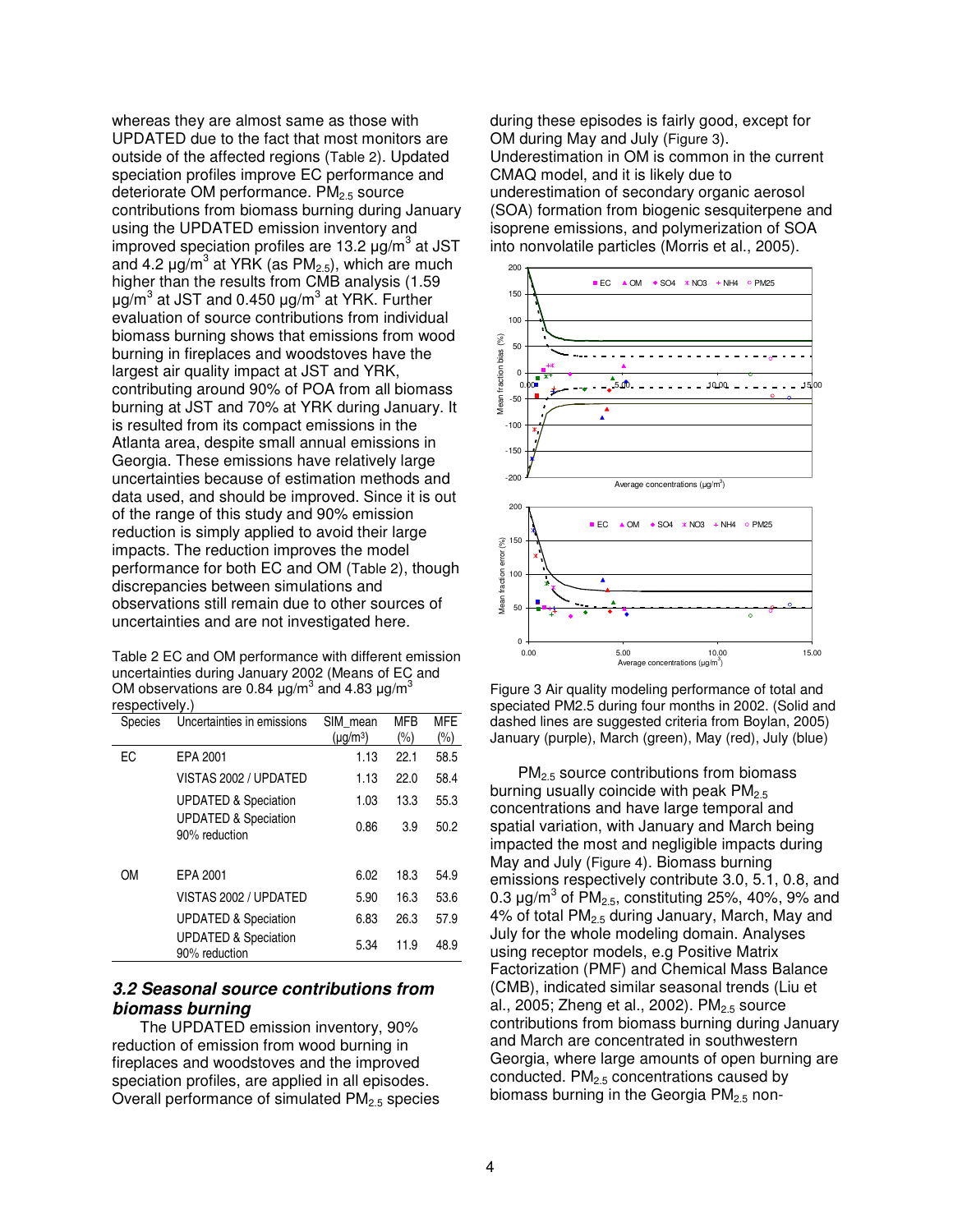attainment area are 1.5 and 2.6  $\mu$ g/m $^3$  respectively in January and March. About 90% of  $PM_{2.5}$ concentrations caused by biomass burning are carbonaceous, including about 85%, 7.5% and 7.5% of POA, SOA and EC respectively. In addition,  $NH<sub>3</sub>$  emissions from biomass burning also lead to increased NH<sub>4</sub>, contributing about additional 2% of  $PM<sub>2.5</sub>$ . Extra NH<sub>3</sub> and NO<sub>X</sub> emissions from biomass burning lead to increased  $NO<sub>3</sub>$  as well (about 4% of  $PM<sub>2.5</sub>$ ). No significant increase in  $SO<sub>4</sub>$  levels is observed, as indicated in a recent study in Texas (Buzcu et al., 2006).





Figure 4 Monthly average PM2.5 concentrations (left column) and source contributions from all biomass burning (right column) during January, March, May and July 2002. (Note different scales used.)

Air quality impacts from individual biomass burning sources have similar rank as their emissions, with prescribed burning as the largest individual source. Significant temporal and spatial variation is also observed. Source contributions from prescribed burning peak in March, followed by January, May and July. They concentrate in the southwestern Georgia, influencing much of the region. Source contributions from agriculture burning spatially follow the distribution of agricultural lands and peak in March. Spatial distributions of source contributions from land clearing and wildfires are more sporadic. Specifically, prescribed burning is always the largest single biomass burning source in the Georgia  $PM_{2.5}$  non-attainment area, followed by land clearing. Source contributions from wood burning in fireplaces and woodstoves are very uncertain and require further studies.



Figure 5 Monthly average POA contributions from prescribed fires (upper left), wildfires (upper right), agriculture burning (lower left) and land cleaning (lower right) during the their peak month

### **Reference**

Andreae, M. O., and Merlet, P. (2001). Emission of trace gases and aerosols from biomass burning. Global Biogeochemical Cycles 15, 955-966.

Baek, J., Park, S. K., Hu, Y. T., and Russell, A. G. (2005). Source apportionment of fine organic aerosol using CMAQ tracters=. In "4th annual CMAS Model-3's users conference", Chapel Hill, NC

Boylan, J. W., Odman, M. T., Wilkinson, J. G., and Russell, A. G. (2006). Integrated assessment modeling of atmospheric pollutants in the Southern Appalachian Mountains: Part II. Fine particulate matter and visibility J. Air Waste Manage. Assoc. 56, 12-22.

Buzcu, B., Yue, Z. W., Fraser, M. P., Nopmongcol, U., and Allen, D. T. (2006). Secondary particle formation and evidence of heterogeneous chemistry during a wood smoke